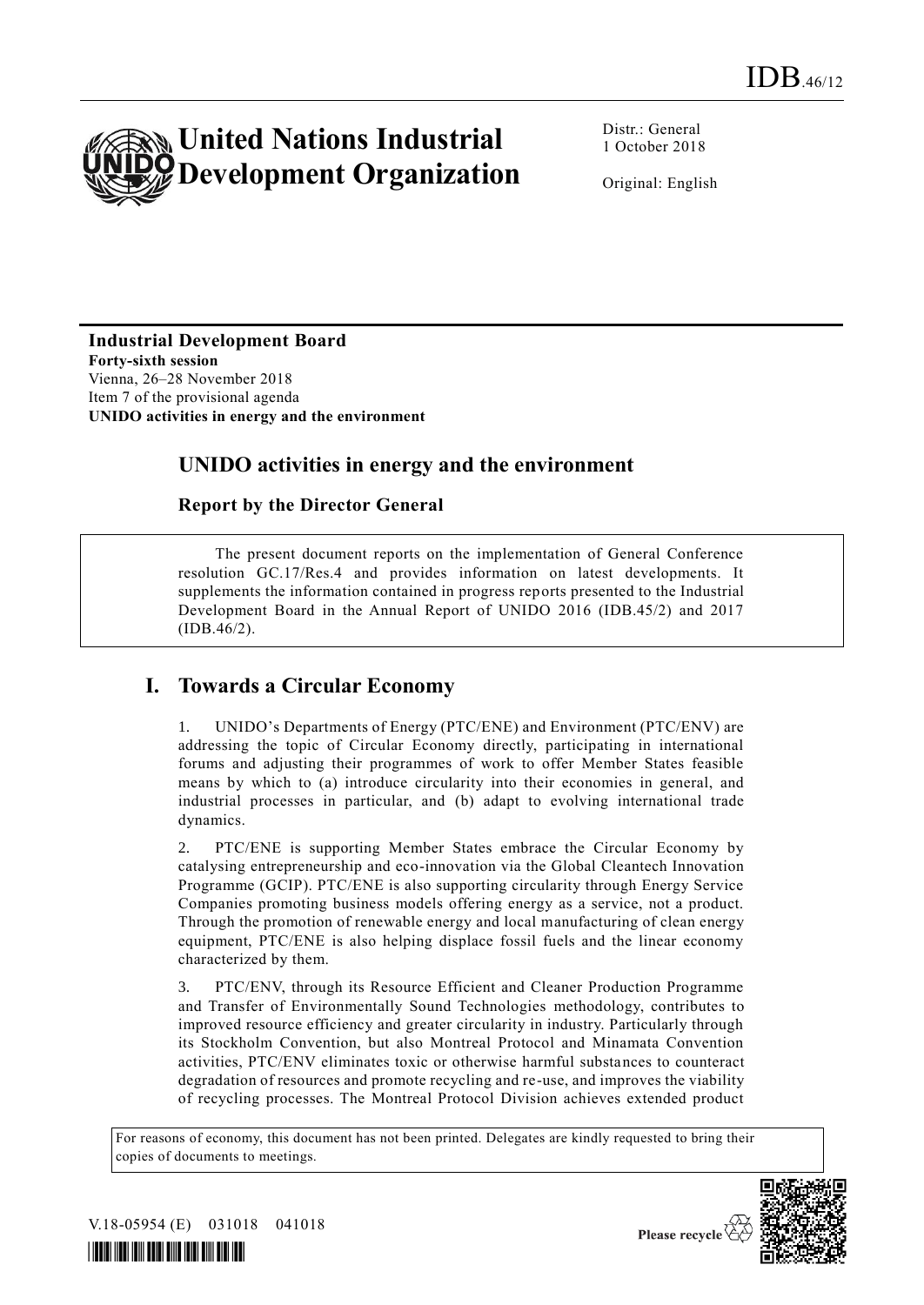durability by promoting improved design, updated manufacturing and qua lified service and repair. This not only supports resource circularity, it also creates and secures employment in Member States' economies.

4. On the policy level, PTC/ENV undertook three informal briefings to Member States, as per GC.17/Res.4, paragraph 2(i), addressing aspects and implications of Circular Economy and collecting experiences. PTC/ENV also led UNIDO's participation in ten high-profile Circular Economy-themed events during the reporting period, firmly establishing UNIDO's global leadership and expertise in this area.

### **II. Enhancing service delivery**

5. In line with GC.17/Res.4, paragraph 2(a), the departments are increasing linkages under multi-focal areas, such as Circular Economy, Sustainable Cities, and the Programmes for Country Partnership, to improve service delivery. This emphasis is also critical for improving UNIDO's delivery of programmes co-financed by the Global Environment Facility (GEF).

6. PTC/ENE has restructured to ensure that UNIDO's services respond more effectively to Member States and that UNIDO's interventions are leading edge and reflect the ongoing convergence of energy systems and technology (i.e. distributed generation, digitalization, storage). Additionally, an evaluation of PTC/ENE's impact over the last decade is underway, systematically analysing completed and ongoing projects to identify opportunities to improve performance and UNIDO's overall development impact.

7. Both departments are closely involved in the development of the UNIDO-wide Integrated Results and Performance Framework, ensuring a close alignment of programmatic objectives with measurable progress towards achieving the Sustainable Development Goals (SDGs).

### **III. Technical assistance to industry**

8. Together with the GEF, UNIDO has launched GCIP to identify and commercialize transformational innovations. GCIP accelerated over 860 start-ups, contributing to private sector development in eight partner countries. In addition to launching the 2017 Global Cleantech Innovation Index, GCIP will further expand its geographic scope and broaden impact categories as of 2018 to provide innovative solutions in energy, food and urban systems.

The global Green Chemistry initiative, launched by UNIDO and Yale University, has been fostering innovation by holding workshops and tra ining courses, and by developing university curricula, to promote the adoption of Green Chemistry in six target countries.

10. UNIDO is implementing eco-industrial park (EIP) projects in seven countries (China, Colombia, India, Morocco, Peru, South Africa, and Viet Nam). Starting in 2019, UNIDO's EIP activities are planned to increase significantly in magnitude and impact through the global EIP programme, funded by the Government of Switzerland.

11. UNIDO's artisanal and small-scale gold mining (ASGM) programme has grown from technology transfer interventions to an integrated approach that covers formalization, supply chain and mercury-free gold extraction, supporting the implementation of a wide range of SDGs.

### **IV. Policy and regulatory support**

12. UNIDO supports 20 countries with the adoption of standards in the ISO 50001 family as national energy management standards. It also supports their technically sound deployment through the training and qualification of workforce and service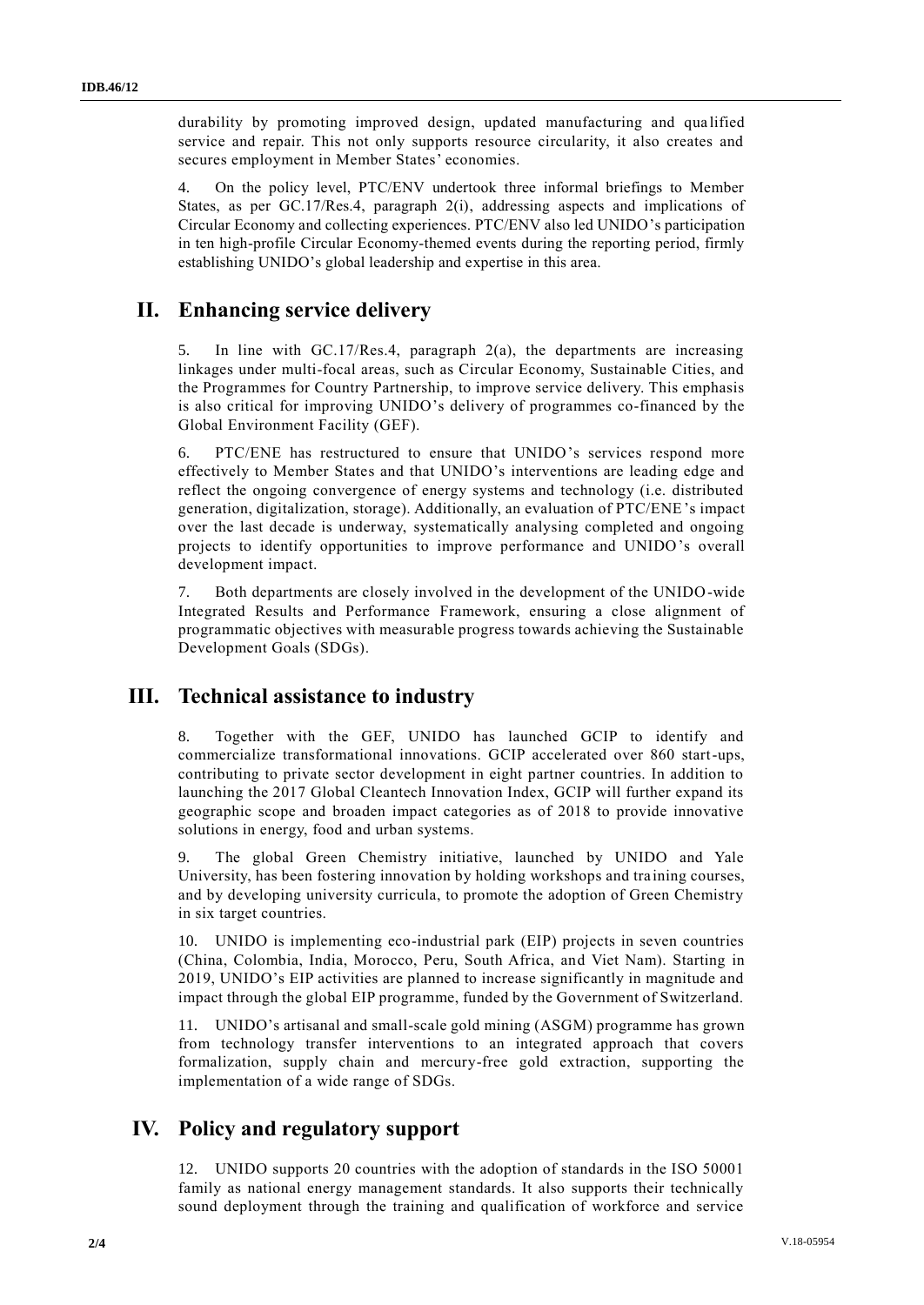providers, with 600 people qualified as "Energy Management Systems" (EnMS) experts and more than 400 as Energy System Optimization experts.

13. In parallel, UNIDO has worked to expand the scope of its core normative function for energy efficiency in industry by initiating work and service streams to promote and support minimum energy performance standards and technical regulations for industrial equipment in China and Egypt.

14. UNIDO convened a plenary session at the Eco Global Forum 2018 in Guiyang, China, as a starting point for developing carbon neutral infrastructure along the Belt and Road Initiative (BRI). This project provides a standardized framework to ensure infrastructure is carbon neutral, and to de-risk and spur investment from financial institutions in BRI countries.

15. PTC/ENE in partnership with the Department of Trade, Investment and Innovation is working on technical guidelines for the development of international standards for small hydropower plants. Funded by the Government of China, the project creates job opportunities through sustainable industrialization and is part of UNIDO's effort to help developing countries apply clean energies.

16. UNIDO assists more than 60 countries to develop and update their national implementation plans for the Stockholm Convention and conducts Minamata Convention initial assessments in 24 countries, while leading national action plans for the ASGM sector in seven countries. For the Montreal Protocol, UNIDO implemented Hydrofluorocarbons phase-out management plans in 86 countries, and carried out institutional strengthening projects in over 70 countries.

17. With the World Bank Group and the German Agency for International Cooperation, UNIDO contributed to the normative side of EIP development through the publication of "An International Framework for Eco-Industrial Parks (2017)".

18. Through the Partnership for Action on Green Economy (PAGE), UNIDO aligns green industry policymaking with circular economy principles and works with governments of countries participating in PAGE to scale up the environment activities by UNIDO.

19. Through the Global Mercury Partnership, UNIDO is providing technical guidance to parties of the Minamata Convention, co-leading the ASGM and chlor-alkali focal areas.

#### **V. Global forums and networks**

20. UNIDO's Member States were engaged in meetings and discussion throughout the year to provide inputs for UNIDO contribution to the High-Level Political Forum's (HLPF) review of SDG 7, 12 and 17. As part of these consultations, a special session of the Vienna Energy Forum (VEF) was convened in May 2018. The VEF was followed in July by the HLPF review in New York where policy recommendations from the Board were presented on accelerating sustainable energy and ISID for sustainable and resilient societies.

21. In October 2018, UNIDO is organizing the fifth Green Industry Conference together with the United Nations Economic and Social Commission for Asia and the Pacific and the Government of Thailand. The Conference will serve, inter alia, to establish future Green Industry conferences as a global process informing the international policy landscape.

22. On 14 and 15 November 2018, UNIDO is organizing an international meeting in Vienna on Circular Economy, with a focus on recycling industries. The meeting will act as an extension, on a technical level, of the informal briefings to Member States on Circular Economy.